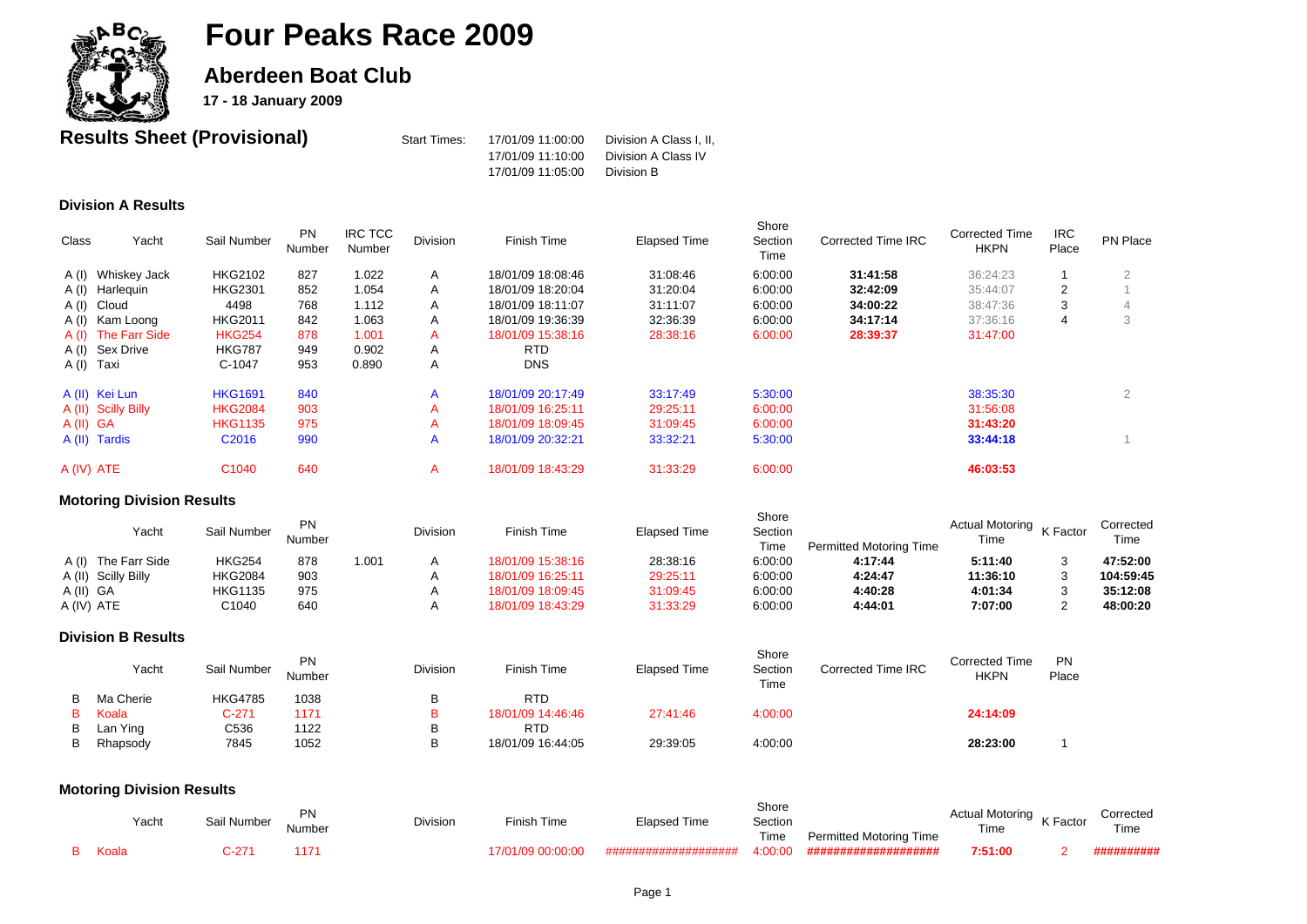

**Aberdeen Boat Club** 

**17 - 18 January 2009**

**Results Sheet (Provisional)** Start Times: 17/01/09 11:00:00 Division A Class I, II,

17/01/09 11:10:00 Division A Class IV

### 17/01/09 11:05:00 Division B

#### **Results at Peaks**

#### **Ma On Shan**

| Class         | Yacht               | Sail Number       | <b>PN</b><br>Number | <b>IRC TCC</b><br>Number | Division | Peak Time         | Elapsed Time | Shore<br>Section<br>Time | Corrected Time IRC | <b>Corrected Time</b><br><b>HKPN</b> | <b>IRC</b><br>Place | PN Place       | <b>Section Time</b> |
|---------------|---------------------|-------------------|---------------------|--------------------------|----------|-------------------|--------------|--------------------------|--------------------|--------------------------------------|---------------------|----------------|---------------------|
|               | A (I) Whiskey Jack  | <b>HKG2102</b>    | 827                 | 1.022                    | A        | 17/01/09 15:53:00 | 4:53:00      | 1:00:00                  | 4:58:08            | 5:41:44                              |                     | $\overline{2}$ | 4:53:00             |
|               | A (I) Harlequin     | <b>HKG2301</b>    | 852                 | 1.054                    | A        | 17/01/09 15:46:00 | 4:46:00      | 1:00:00                  | 4:58:12            | 5:25:15                              |                     |                | 4:46:00             |
|               | A (I) Kam Loong     | <b>HKG2011</b>    | 842                 | 1.063                    | A        | 17/01/09 15:59:10 | 4:59:10      | 1:00:00                  | 5:14:14            | 5:44:03                              |                     |                | 4:59:10             |
| A (I) Cloud   |                     | 4498              | 768                 | 1.112                    | A        | 17/01/09 15:54:45 | 4:54:45      | 1:00:00                  | 5:21:03            | 6:05:40                              |                     |                | 4:54:45             |
|               | A (I) Sex Drive     | <b>HKG787</b>     | 949                 | 0.902                    | A        | 17/01/09 17:13:37 | 6:13:37      | 1:00:00                  | 5:42:53            | 6:30:28                              |                     | 6              | 6:13:37             |
|               | A (I) The Farr Side | <b>HKG254</b>     | 878                 | 1.001                    | A        | 17/01/09 16:47:00 | 5:47:00      | 1:00:00                  | 5:47:17            | 6:26:53                              | 6                   | 5              | 5:47:00             |
| A (I) Taxi    |                     | C-1047            | 953                 | 0.890                    | A        | <b>DNS</b>        |              |                          |                    |                                      |                     |                |                     |
|               | A (II) Kei Lun      | <b>HKG1691</b>    | 840                 |                          | A        | 17/01/09 16:07:10 | 5:07:10      | 1:00:00                  |                    | 5:54:15                              |                     |                | 5:07:10             |
|               | A (II) Scilly Billy | <b>HKG2084</b>    | 903                 |                          | A        | 17/01/09 17:25:20 | 6:25:20      | 1:00:00                  |                    | 7:00:17                              |                     |                | 6:25:20             |
| A (II) GA     |                     | <b>HKG1135</b>    | 975                 |                          | A        | 17/01/09 15:30:37 | 4:30:37      | 1:00:00                  |                    | 4:36:01                              |                     |                | 4:30:37             |
| A (II) Tardis |                     | C <sub>2016</sub> | 990                 |                          | A        | 17/01/09 15:51:05 | 4:51:05      | 1:00:00                  |                    | 4:53:25                              |                     |                | 4:51:05             |
| A (IV) ATE    |                     | C <sub>1040</sub> | 640                 |                          | A        | 17/01/09 20:29:25 | 9:19:25      | 1:00:00                  |                    | 14:00:20                             |                     |                | 9:29:25             |
| B             | Rhapsody            | 7845              | 1052                |                          | B        | 17/01/09 17:05:02 | 6:00:02      | 1:00:00                  |                    | 5:45:12                              |                     |                | 6:00:02             |
| в             | Ma Cherie           | <b>HKG4785</b>    | 1038                |                          | В        | 17/01/09 18:18:58 | 7:13:58      | 1:00:00                  |                    | 7:00:17                              |                     |                | 7:13:58             |
| в             | Koala               | $C-271$           | 1171                |                          | в        | 17/01/09 20:33:05 | 9:28:05      | 1:00:00                  |                    | 8:13:53                              |                     |                | 9:28:05             |
| в             | Lan Ying            | C536              | 1122                |                          | B        | 17/01/09 23:45:00 | 12:40:00     | 1:00:00                  |                    | 11:23:53                             |                     |                | 12:40:00            |
|               |                     |                   |                     |                          |          |                   |              |                          |                    |                                      |                     |                |                     |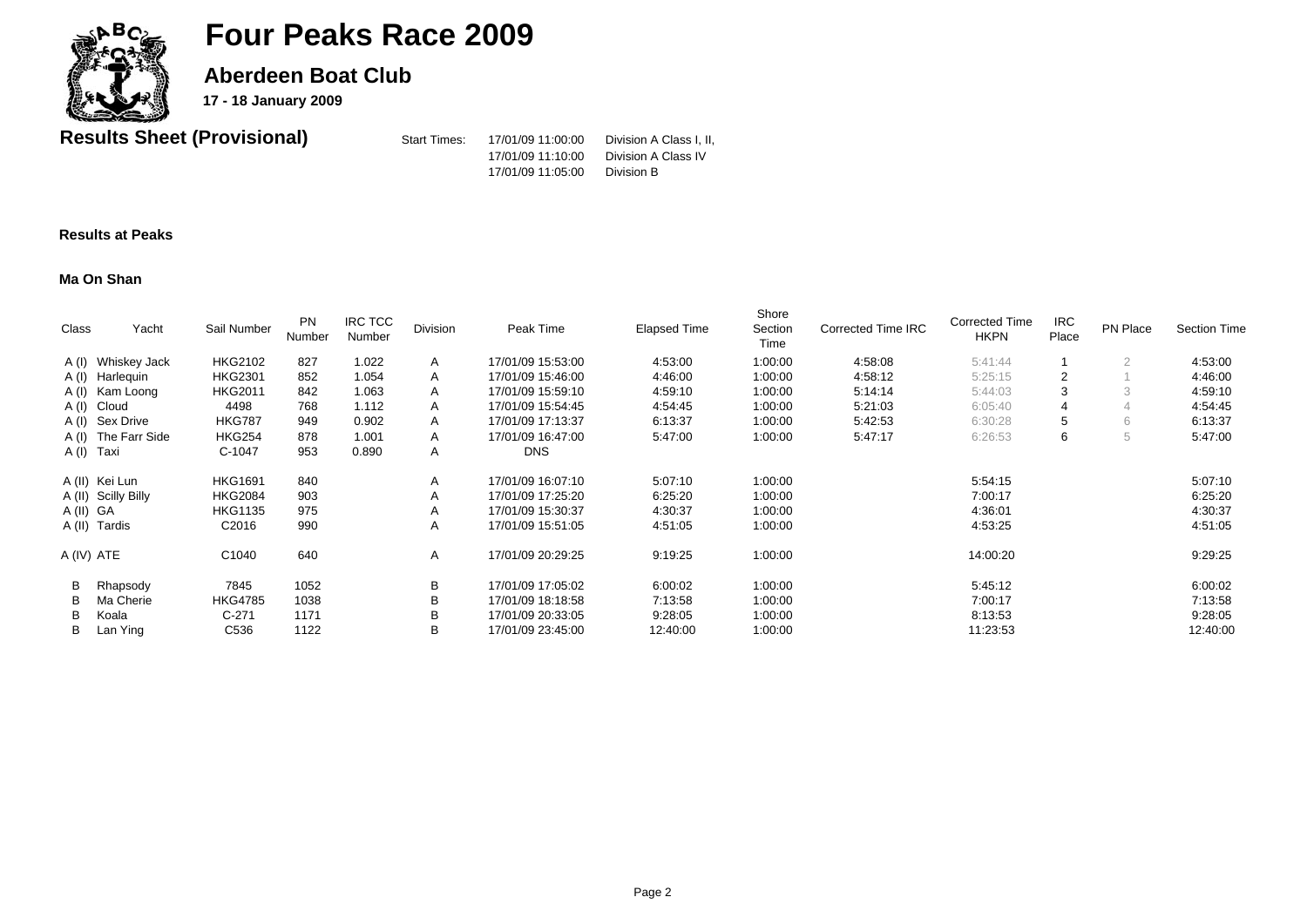

**Aberdeen Boat Club** 

**17 - 18 January 2009**

| <b>Results Sheet (Provisional)</b> | Start Times: | 17/01/09 11:00:00 | Division A Class I. II. |
|------------------------------------|--------------|-------------------|-------------------------|
|                                    |              | 17/01/09 11:10:00 | Division A Class IV     |
|                                    |              | 17/01/09 11:05:00 | Division B              |

#### **Mt Stenhouse**

| Class    | Yacht               | Sail Number       | <b>PN</b><br>Number | <b>IRC TCC</b><br>Number | Division | Peak Time         | <b>Elapsed Time</b> | Shore<br>Section<br>Time | Corrected Time IRC | <b>Corrected Time</b><br><b>HKPN</b> | <b>IRC</b><br>Place | PN Place | <b>Section Time</b> |
|----------|---------------------|-------------------|---------------------|--------------------------|----------|-------------------|---------------------|--------------------------|--------------------|--------------------------------------|---------------------|----------|---------------------|
|          | A (I) The Farr Side | <b>HKG254</b>     | 878                 | 1.001                    | A        | 18/01/09 02:13:00 | 15:13:00            | 2:15:00                  | 15:13:47           | 17:01:06                             |                     |          | 10:20:00            |
|          | A (I) Harlequin     | <b>HKG2301</b>    | 852                 | 1.054                    | A        | 18/01/09 00:45:00 | 13:45:00            | 2:15:00                  | 14:22:16           | 15:44:52                             |                     |          | 8:59:00             |
|          | A (I) Sex Drive     | <b>HKG787</b>     | 949                 | 0.902                    | A        | 18/01/09 02:48:00 | 15:48:00            | 2:15:00                  | 14:28:20           | 16:31:41                             |                     |          | 10:48:50            |
|          | A (I) Whiskey Jack  | <b>HKG2102</b>    | 827                 | 1.022                    | A        | 18/01/09 02:25:00 | 15:25:00            | 2:15:00                  | 15:42:23           | 18:10:16                             |                     |          | 10:30:15            |
|          | A (I) Cloud         | 4498              | 768                 | 1.112                    | A        | 18/01/09 01:36:00 | 14:36:00            | 2:15:00                  | 15:59:00           | 18:19:51                             |                     |          | 8:22:23             |
|          | A (I) Kam Loong     | <b>HKG2011</b>    | 842                 | 1.063                    | A        | 18/01/09 02:11:00 | 15:11:00            | 2:15:00                  | 15:59:53           | 17:36:37                             | 5                   | 3        | 9:24:00             |
|          | A(I) Taxi           | C-1047            | 953                 | 0.890                    | A        | <b>DNS</b>        |                     |                          |                    |                                      |                     |          |                     |
|          | A (II) Kei Lun      | <b>HKG1691</b>    | 840                 |                          | A        | 18/01/09 02:49:00 | 15:49:00            | 2:15:00                  |                    | 18:24:03                             |                     |          | 10:41:50            |
|          | A (II) Scilly Billy | <b>HKG2084</b>    | 903                 |                          | A        | 18/01/09 00:33:00 | 13:33:00            | 2:15:00                  |                    | 14:45:50                             |                     |          | 7:07:40             |
| A(II) GA |                     | <b>HKG1135</b>    | 975                 |                          | A        | 18/01/09 04:16:00 | 17:16:00            | 2:15:00                  |                    | 17:39:06                             |                     |          | 12:08:50            |
|          | A (II) Tardis       | C <sub>2016</sub> | 990                 |                          | A        | 18/01/09 02:54:00 | 15:54:00            | 2:15:00                  |                    | 16:02:16                             |                     |          | 9:28:40             |
|          | A (IV) ATE          | C1040             | 640                 |                          | A        | 18/01/09 06:11:00 | 19:01:00            | 2:15:00                  |                    | 28:26:52                             |                     |          | 14:40:23            |
| B        | Ma Cherie           | <b>HKG4785</b>    | 1038                |                          | B        | <b>RTD</b>        |                     |                          |                    |                                      |                     |          |                     |
| B        | Koala               | $C-271$           | 1171                |                          | B        | 18/01/09 07:12:00 | 20:07:00            | 2:15:00                  |                    | 17:30:27                             |                     |          | 7:27:00             |
| В        | Lan Ying            | C536              | 1122                |                          | B        | <b>RTD</b>        |                     |                          |                    |                                      |                     |          |                     |
| В        | Rhapsody            | 7845              | 1052                |                          | В        | 18/01/09 04:47:00 | 17:42:00            | 2:15:00                  |                    | 16:56:11                             |                     |          | 5:02:00             |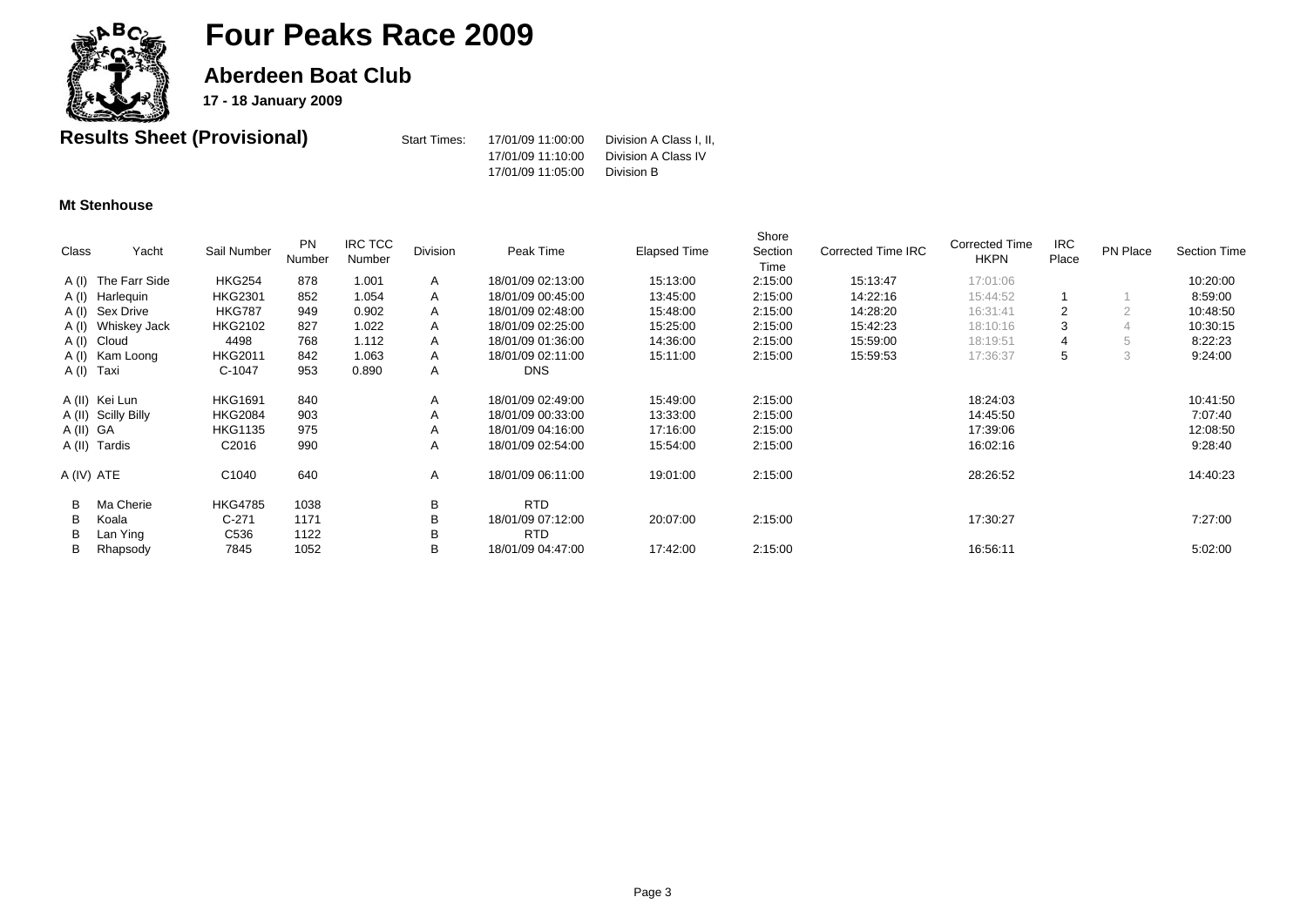

**Aberdeen Boat Club** 

**17 - 18 January 2009**

| <b>Results Sheet (Provisional)</b> | Start Times: | 17/01/09 11:00:00 | Division A Class I. II. |
|------------------------------------|--------------|-------------------|-------------------------|
|                                    |              | 17/01/09 11:10:00 | Division A Class IV     |
|                                    |              | 17/01/09 11:05:00 | Division B              |

#### **Violet Hill**

| Class      | Yacht               | Sail Number       | <b>PN</b><br>Number | <b>IRC TCC</b><br>Number | Division | Peak Time         | <b>Elapsed Time</b> | Shore<br>Section<br>Time | <b>Corrected Time IRC</b> | <b>Corrected Time</b><br><b>HKPN</b> | <b>IRC</b><br>Place | PN Place |
|------------|---------------------|-------------------|---------------------|--------------------------|----------|-------------------|---------------------|--------------------------|---------------------------|--------------------------------------|---------------------|----------|
|            | A (I) Whiskey Jack  | <b>HKG2102</b>    | 827                 | 1.022                    | A        | 18/01/09 17:12:25 | 30:12:25            | 5:30:00                  | 30:45:02                  | 35:22:31                             |                     |          |
|            | A (I) Harlequin     | <b>HKG2301</b>    | 852                 | 1.054                    | A        | 18/01/09 17:21:22 | 30:21:22            | 5:30:00                  | 31:41:54                  | 34:40:26                             | 2                   |          |
|            | A (I) Kam Loong     | <b>HKG2011</b>    | 842                 | 1.063                    | A        | 18/01/09 17:33:12 | 30:33:12            | 5:30:00                  | 32:07:54                  | 35:15:16                             | 3                   |          |
|            | A (I) Cloud         | 4498              | 768                 | 1.112                    | A        | 18/01/09 17:03:10 | 30:03:10            | 5:30:00                  | 32:48:10                  | 37:28:11                             | 4                   |          |
|            | A (I) The Farr Side | <b>HKG254</b>     | 878                 | 1.001                    | A        | 18/01/09 15:00:00 | 28:00:00            | 5:30:00                  | 28:01:21                  | 31:07:35                             |                     |          |
|            | A (I) Sex Drive     | <b>HKG787</b>     | 949                 | 0.902                    | A        | <b>RTD</b>        |                     |                          |                           |                                      |                     |          |
| A (I) Taxi |                     | C-1047            | 953                 | 0.890                    | Α        | <b>RTD</b>        |                     |                          |                           |                                      |                     |          |
|            | A (II) Kei Lun      | <b>HKG1691</b>    | 840                 |                          | A        | 18/01/09 18:28:00 | 31:28:00            | 5:30:00                  | 5:30:00                   | 36:24:46                             |                     |          |
|            | A (II) Scilly Billy | <b>HKG2084</b>    | 903                 |                          | Α        | 18/01/09 14:55:00 | 27:55:00            | 5:30:00                  | 5:30:00                   | 30:19:29                             |                     |          |
| A(II) GA   |                     | <b>HKG1135</b>    | 975                 |                          | Α        | 18/01/09 17:37:35 | 30:37:35            | 5:30:00                  | 5:30:00                   | 31:16:14                             |                     |          |
|            | A (II) Tardis       | C <sub>2016</sub> | 990                 |                          | A        | 18/01/09 19:03:51 | 32:03:51            | 5:30:00                  | 5:30:00                   | 32:19:57                             |                     |          |
| A (IV) ATE |                     | C <sub>1040</sub> | 640                 |                          | A        | 18/01/09 17:48:10 | 30:38:10            | 5:30:00                  | 5:30:00                   | 44:46:31                             |                     |          |
| В          | Ma Cherie           | <b>HKG4785</b>    | 1038                |                          | B        | 19/01/09 04:12:00 | 41:07:00            | 5:30:00                  | 5:30:00                   | 39:48:46                             |                     |          |
| B          | Koala               | $C-271$           | 1171                |                          | B        | 18/01/09 03:54:00 | 16:49:00            | 5:30:00                  | 5:30:00                   | 15:09:51                             |                     |          |
| B          | Lan Ying            | C536              | 1122                |                          | в        | 18/01/09 09:48:00 | 22:43:00            | 5:30:00                  | 5:30:00                   | 20:50:41                             |                     |          |
| В          | Rhapsody            | 7845              | 1052                |                          | В        | 18/01/09 01:23:00 | 14:18:00            | 5:30:00                  | 5:30:00                   | 13:51:54                             |                     |          |

#### **Violet Hill - Div B The 4 Hill**

| Class | Yacht     | Sail Number    | <b>PN</b><br>Number | <b>IRC TCC</b><br>Number | Division | Peak Time         | <b>Elapsed Time</b> | Shore<br>Section<br>Time | Corrected Time IRC | <b>Corrected Time</b><br><b>HKPN</b> | <b>IRC</b><br>Place | <b>PN Place</b> |
|-------|-----------|----------------|---------------------|--------------------------|----------|-------------------|---------------------|--------------------------|--------------------|--------------------------------------|---------------------|-----------------|
|       | Ma Cherie | <b>HKG4785</b> | 1038                |                          |          | <b>RTD</b>        |                     |                          |                    |                                      |                     |                 |
| B     | Koala     | C-271          | 1171                |                          | D        | 18/01/09 14:09:00 | 27:04:00            | 5:30:00                  |                    | 23:55:02                             |                     |                 |
|       | Lan Ying  | C536           | 1122                |                          | P        | <b>RTD</b>        |                     |                          |                    |                                      |                     |                 |
|       | Rhapsody  | 7845           | 1052                |                          | D        | 18/01/09 15:23:00 | 28:18:00            | 5:30:00                  |                    | 27:10:23                             |                     |                 |